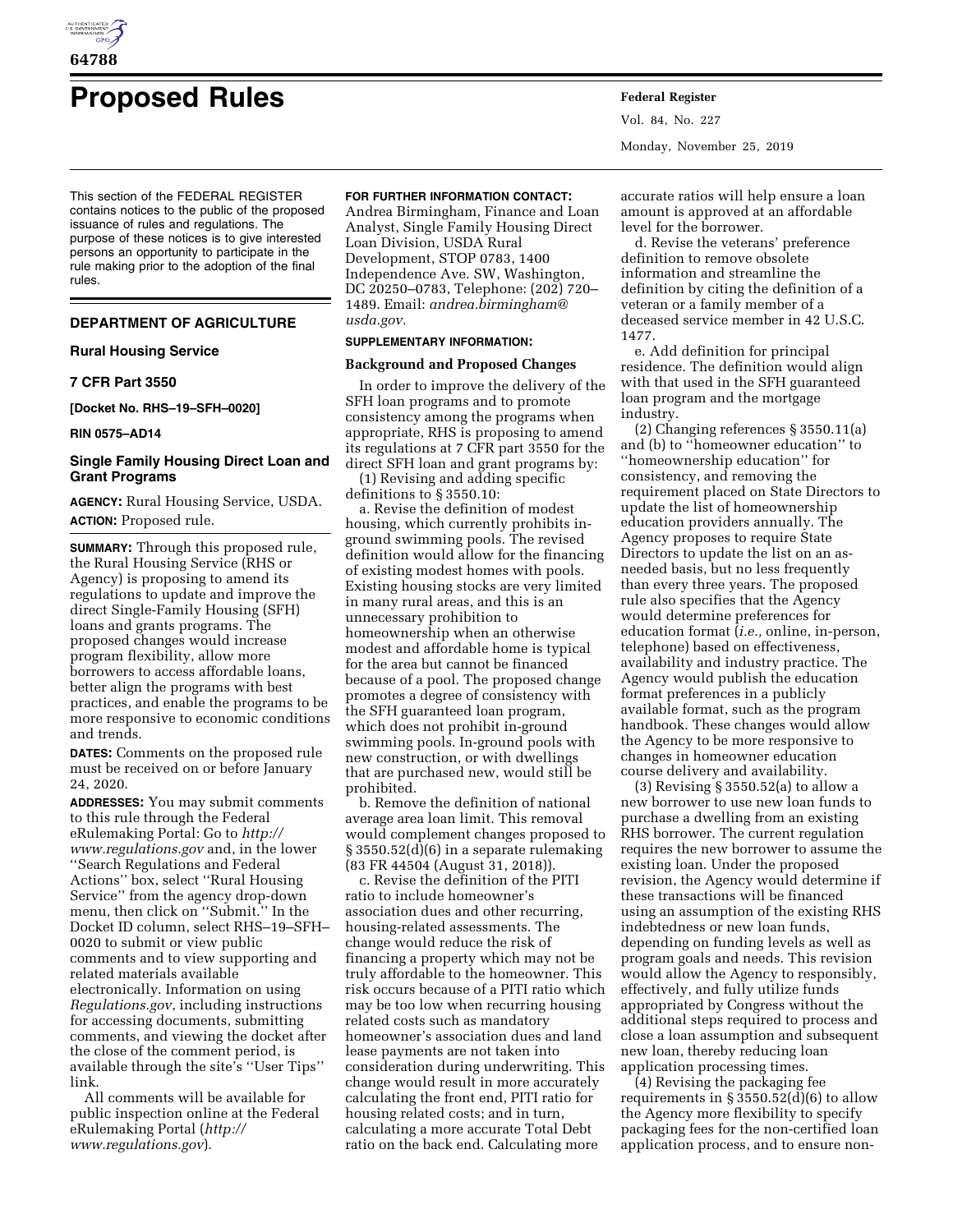certified packaging fees reflect the level of service provided and the prevailing cost to provide the service.

For the non-certified loan packaging process, the current fee may not exceed \$350, but this limit would be revised as it does not necessarily reflect the time a non-certified loan packager invests in the packaging process. Under the proposed revision, the packaging fees for the non-certified loan packaging process may not exceed a limit determined by the Agency and is no greater than one percent of the national average area loan limit. The Agency will determine the exact limit within the one percent threshold based on factors such as the level of service provided and the prevailing cost to provide the service and will publish the exact limit in a publicly available format such as the program handbook.

This rule also proposes to amend this paragraph to remove the language regarding a preliminary eligibility determination to streamline the process, and to clarify that the packaging fee is paid only if the loan closes.

(5) Revising § 3550.53(c) and removing (c)(1) through (3) to remove the overly restrictive primary residence requirements for military personnel and students. These requirements prohibit approving loans for active duty military applicants, unless they will be discharged within a reasonable period; and for full time students unless there are reasonable prospects that employment will be available in the area after graduation. Active duty military personnel and full-time students provide valuable service experience, education, and civic and financial contributions to rural areas. Providing these applicants with more opportunity to own modest, decent, safe, and sanitary homes in rural areas would strengthen the fabric of those communities. In addition, removing this overly restrictive language will improve consistency with other Federal housing programs such as the U.S. Department of Housing and Urban Development and the U.S. Department of Veterans Affairs.

(6) Revising § 3550.53(g) and removing § 3550.53(g)(1) through (5) to include the new definition of PITI for clarity; and to revise repayment ability ratio thresholds to use the same ratios for both low- and very-low income applicants (which will help ensure equal treatment of applicants across the income categories and improve the marketability of the program) and to increase the ratios by a small percentage to reflect common industry tolerances. This change, in conjunction with automated underwriting technology, will address risk layers and reduce the

frequent requests for PITI ratio waivers due to compensating factors.

(7) Replacing ''homeowner'' with ''homeownership'' in § 3550.53(i)for consistency within part 3550.

(8) Revising § 3550.55(c) introductory text and (c)(4) and (5) so that application processing priorities are applied on a regular basis, and not just during periods of insufficient funding. Current regulations only trigger priorities in application processing when funding is insufficient. However, applying these priorities on a regular basis, not just during insufficient funding, will provide clear processing priorities for RHS staff. In the case of applications with equivalent priority status that are received on the same day, preference will be extended to applicants qualifying for a veterans' preference.

This proposed change recognizes that RHS has limited staff resources and that complete applications need to be prioritized for processing, as well as for funding when funds are limited. While the goal is to determine an applicant's eligibility for the program within 30 days of receiving a complete application regardless of their priority ranking and the availability of funds, the priority ranking will direct Agency staff how to prioritize their work processes and better meet urgent needs. The proposed amendment would also give fourth priority to applications submitted via an intermediary through the certified application packaging process outlined in § 3550.75. Currently, RHS may temporarily classify these applications as fourth priority when determined appropriate—the proposed change would make the fourth priority status permanent and applicable at all times. The change in priority does not impact the priority of any other category and will recognize and encourage the participation and interest of intermediaries in the direct SFH program. Intermediaries are valuable to the program by helping attract program applicants, training certified packagers, and performing quality assurance reviews of applications.

Other priorities remain unchanged including existing customers who request subsequent loans to correct health and safety hazards, loans related to the sale of REO property or ownership transfer of an existing RHS financed property, hardships including applicants living in deficient housing for more than six months, homeowners in danger of losing property through foreclosure, applicants constructing dwellings in an approved self-help project, and applicants obtaining other funds in an approved leveraging

proposal. Veterans' preference also remains a priority in accordance with 42 U.S.C. 1477. To further emphasize these priorities, the Agency proposes to also make funding available in accordance with same priorities as application processing.

(9) Revising § 3550.56(b)(3) to remove the requirement that the value of the site must not exceed 30 percent of the ''as improved'' market value of the property. The site value is not necessarily an indicator of whether the property is modest. Other Agency requirements including area loan limits, appraisals, purchase agreements, and construction contracts are better indicators of whether the property is considered modest. Site values in high cost areas typically exceed the 30 percent threshold even in rural communities, and the frequent requests for waivers of this requirement impose an unnecessary administrative burden. This change would also be consistent with the guaranteed SFH loan program, which has no site value limitation.

(10) Amending § 3550.57(a) to remove the reference to in-ground swimming pools for existing housing under the Section 502 program, to align the paragraph with the revised modest housing definition in § 3550.10 of this proposed rule.

 $(11)$  Revising § 3550.59(a)(2) to remove the requirement that the amount of a junior lien, when it is a grant or a forgivable affordable housing product, may not exceed the market value by more than 5 percent (*i.e.* up to a 105% loan to value ratio). This is an overly restrictive requirement as it relates to grants and forgivable affordable housing products as these products often partially or completely cover the cost of rehabilitation to make the dwelling decent, safe, and sanitary, and a higher loan to value ratio may be tolerated in these instances.

Beginning in FY 2016, RHS initiated a pilot in a limited number of states to allow the State Office to approve leveraging arrangements where the total loan-to-value was more than the 105% limitation identified in § 3550.59(a)(2), provided:

• RHS is in the senior lien position and the RHS loan is fully secured (with allowable exceptions for the tax service fee, appraisal fee, homebuyer education and initial escrow for taxes and insurance);

• The junior lien is for an authorized loan purpose identified in § 3550.52;

• The junior lien involves a grant or forgivable affordable housing product; and

• The grant or forgivable affordable housing product comes from a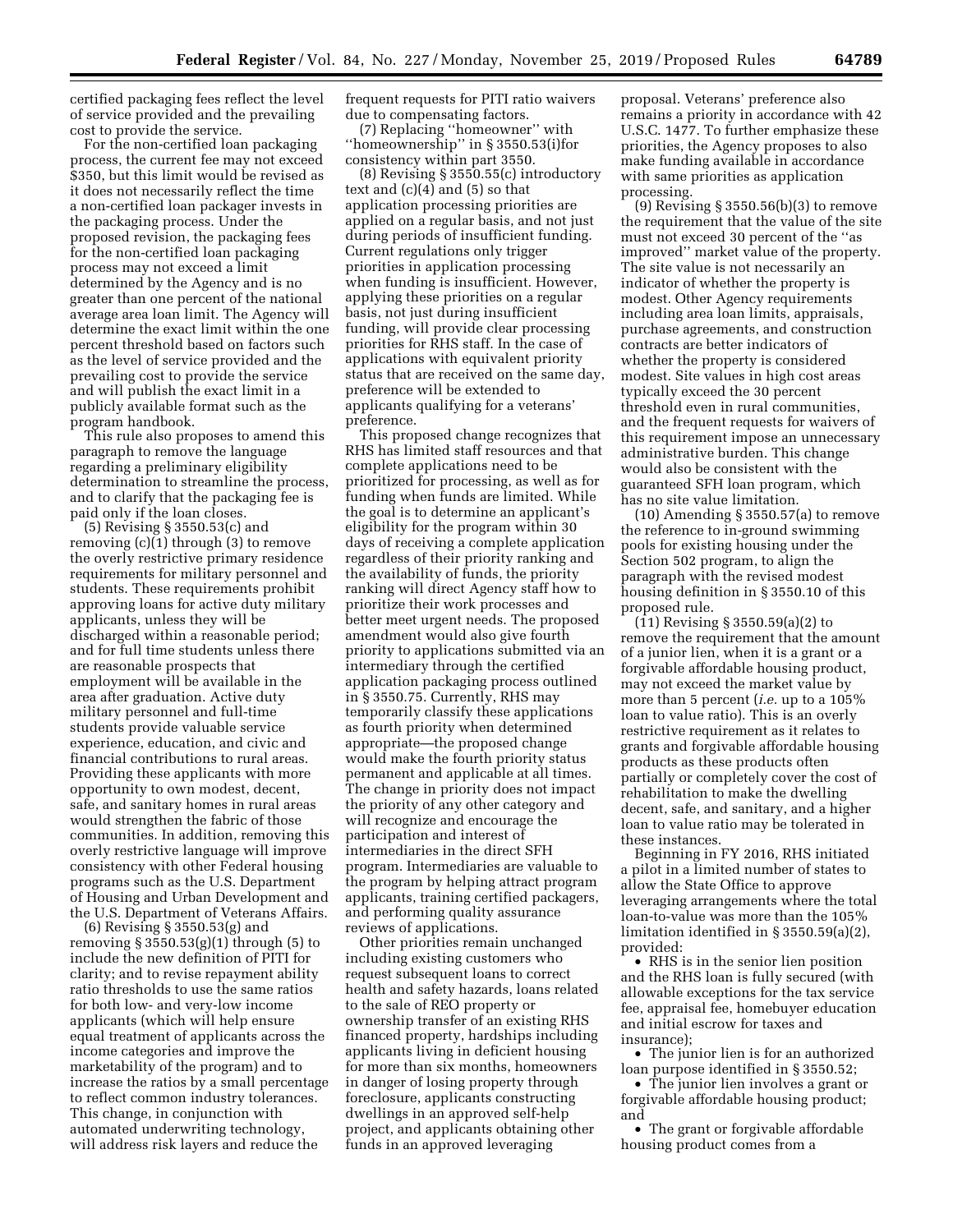recognized grant source such as a Community Development Block Grant or a HOME Investment Partnerships Program (HOME).

The pilot has been successful because it has:

• Empowered the selected State Offices to make timely decisions on loans with junior liens involving a grant or forgivable affordable housing product, and gave the junior lien holder the discretion to determine a total loanto-value that could be supported within their own program requirements;

• Generally improved an area's rural housing stock since the grants and forgivable affordable housing products are frequently used for rehabilitation work where the rehab cost is more than the enhanced value;

• Promoted consistency with the guaranteed SFH loan program, which states that junior liens by other parties are permitted if the junior liens do not adversely affect repayment ability or the security for the guaranteed loan; and

• Increased partnerships with nonprofits.

The proposed amendment would codify the positive aspects of the pilot so that the advantages will apply program wide.

 $(12)$  Revising § 3550.67(c) to allow more small Section 502 direct loans to be repaid in periods of up to 10 years. The current regulation states that only loans of \$2,500 or less must not have a repayment period exceeding 10 years. In practice, loans of less than \$7,500 are generally termed for 10 years or less so that the loan can be unsecured (*i.e.*, no mortgage or deed of trust is required) in accordance with the program's guidance.

This revision will provide the Agency flexibility in setting the dollar threshold for smaller loans which may have a repayment period that does not exceed 10 years. This threshold will be determined by the Agency and published in a publicly available format such as the program handbook and will not exceed ten percent of the national average area loan limit. The Agency will determine the threshold based on factors such as the Agency's level of tolerance for unsecured loans and the performance and collection of unsecured loans in the Agency's portfolio.

(13) Removing the language in § 3550.103(e) regarding a waiver of the requirement that applicants must be unable to obtain financial assistance at reasonable terms and conditions from non-RHS credit or grant sources and lack the personal resources to meet their needs. The regulation currently provides that this requirement may be

waived if the household is experiencing medical expenses more than three percent of the household's income. The revision would remove the medical expense and waiver language. The authority to waive regulations on a caseby-case basis already exists in § 3550.8, making the medical expense and waiver language in § 3550.103(e) unnecessary. Furthermore, limiting the waiver of the requirement to only those instances in which medical expenses exceed 3 percent of the household's income is overly restrictive.

(14) Revising § 3550.104(c) to replace ''veterans preference'' with ''veterans' preference.'' This is a grammatical correction only.

(15) Revising § 3550.106(a) to remove the reference to in-ground swimming pools for the Section 504 program, to align the paragraph with the revised modest housing definition in § 3550.10 of this proposed rule.

(16) Revising § 3550.108(b)(1) to modify the requirement for title insurance and a closing agent for certain secured Section 504 loans of \$7,500 and greater. Currently, Section 504 loans less than \$7,500 may be closed by the Agency without title insurance and a closing agent; however, loans of \$7,500 and greater require title insurance and must be closed by a closing agent. The cost for title insurance and a closing agent can be unaffordable for very-low income borrowers with loans of \$7,500 and greater or can potentially decrease the amount of loan funds available for needed repairs or improvements. This revision would remove the specific dollar threshold for loans which would require title insurance and closing agent. Loans where the total section 504 indebtedness does not exceed an amount determined by the Agency, but no greater than twenty percent of the national average area loan limit, may be closed by the Agency without title insurance or a closing agent. The Agency will determine the maximum amount based on factors such as average costs for title insurance and closing agents compared to average housing repair costs and publish the specific threshold in a publicly available format such as the program handbook. This revision would significantly reduce loan closing costs incurred by the borrowers, by allowing more loans to be closed by the Rural Development office. This revision would also allow for responsiveness and adjustments based on inflationary changes.

(17) Revising § 3550.112(a) to revise the Section 504 maximum loan amount of \$20,000, so that the sum of all outstanding section 504 loans to one borrower and for one dwelling may not

exceed an amount determined by the Agency, but not greater than twenty percent of the national average area loan limit, and published in a publicly available format, such as the program handbook. The Agency will determine the maximum amount based on factors such as average loan amount and repair costs. A corresponding change will also be made to § 3550.112(a)(1) to address maximum loan amounts for transferees who assume Section 504 loans and wish to obtain a subsequent loan. The revision allows the Agency greater responsiveness and flexibility to address changes to average repair costs.

(18) Removing the lifetime maximum assistance of \$7,500 for a Section 504 grant and allowing the Agency to apply a lifetime grant limit to any one household or one dwelling.

(19) Revising the Section 504 loan term requirements to specify that the loan term will be 20 years.

(20) Revising the recapture requirements in § 3550.162(b) to specify when Principal Reduction Attributable to Subsidy (PRAS) is, or is not, collected.

The direct loan program provides payment assistance (subsidy), which may include PRAS, to help borrowers meet their monthly mortgage loan obligations. At time of loan payoff), borrowers are required to repay all or a portion of the subsidy they received over the life of the loan. This is known as subsidy recapture. The amount of subsidy recapture to be repaid is based on a calculation that determines the amount of value appreciation (equity) the borrower has in the property at time of payoff. The proposed changes to the regulation specify when PRAS is collected. In cases where the borrower has no equity in the property based on the recapture calculation, PRAS will not be not collected. There are no changes to the current subsidy recapture calculation.

(21) Revising the payment moratorium requirements in § 3550.207 to require reamortization of each loan coming off a moratorium.

Currently, the regulation stipulates that at the end of a moratorium borrowers are to be provided a reamortization if the Agency determines they can resume making scheduled payments, based on financial information provided by the borrower. Often these borrowers lack demonstrable repayment ability for the new installment, which then requires the Agency to liquidate the account. However, it should not be unexpected that a borrower may have difficulty demonstrating repayment ability at the end of a moratorium. The very purpose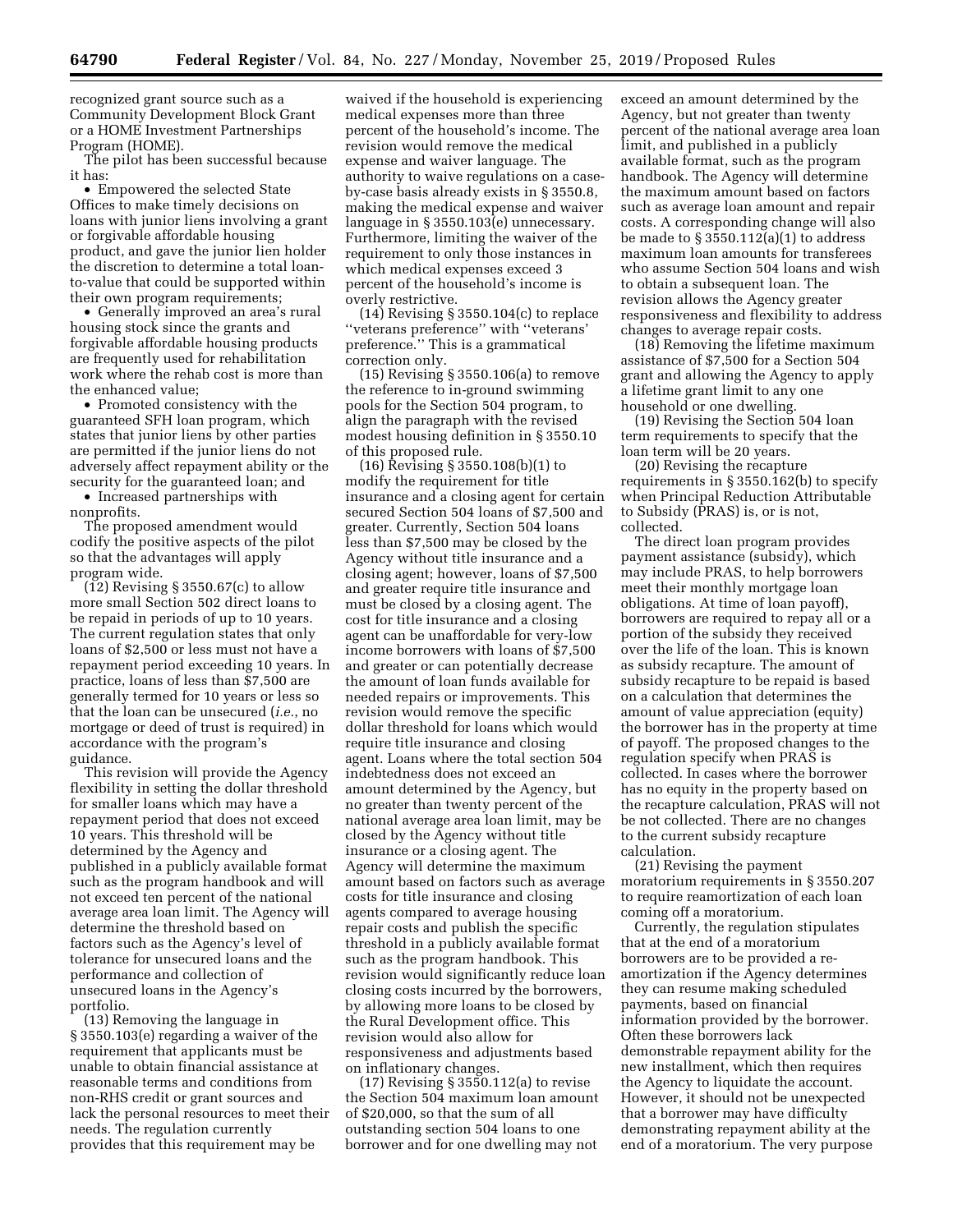of the moratorium is to provide temporary payment relief to borrowers who have experienced circumstances beyond their control such as the loss of at least 20 percent of their income, unexpected expenses from illness, injury, death in the family, etc.

In July 2010, due to the recession, the Administrator of RHS issued a decision memorandum approving the reamortization of all accounts following a moratorium; this decision has been supported by subsequent Administrators. Historical data has shown that borrowers whose loans are re-amortized after a moratorium, regardless of repayment ability, have no greater risk of becoming delinquent when compared to non-moratorium borrowers whose loans were reamortized.

When comparing the borrower's repayment history 18 months after the moratorium/re-amortization, 81.5 percent of the borrowers made their required monthly payment and avoided foreclosure, making this the best option for the borrower and the Agency. Whereas, if the borrower's repayment ability would have been considered, a large percentage of these successful borrowers would have lost their home without being given a chance to demonstrate their ability to repay their mortgage.

This revision would require reamortization after a moratorium regardless of repayment ability, which would reduce foreclosures and better serve borrowers.

The Agency is also clarifying that all or part of the interest accrued during the moratorium may be forgiven in an amount that balances affordability to the borrower and serving the best interest of the government.

(22) Revising § 3550.251(c) and (d) to remove obsolete references and clarify the process and priorities in the sale or lease of Real Estate Owned (REO) properties. The revision would also clarify the sale or lease process and reservation periods for priority buyers to comply with 42 U.S.C. 11408a.

Under 42 U.S.C. 11408a, RHS must lease or sell program and nonprogram inventory properties public agencies and nonprofits to provide transitional housing and to provide turnkey housing for tenants of such transitional housing and for eligible families. However, first priority is the sale of REO properties to Section 502 borrowers.

The proposed changes would further align § 3550.251(c) and (d) with 42 U.S.C. 11408a concerning the priority of the sale or lease of REO properties to eligible borrowers and to nonprofit

organizations or public bodies providing transitional housing.

The proposed action will incorporate references to 42 U.S.C. 11408a and its more detailed instruction on transitional housing, lease and purchase procedures, and the employment or participation of homeless (or formerly homeless) individuals for the property being leased or acquired. To provide the maximum flexibility, the Agency will reserve program REO properties for no less than 30 days for sale to program eligible borrowers, as well as for sale or lease to a public agency or nonprofit organization for transitional and turnkey housing purposes. Upon receipt of written notification from a public agency or nonprofit organization seeking to purchase or lease REO property, the Agency shall withdraw the property from the market for not more than 30 days for the purpose of negotiations. If negotiations are unsuccessful, the REO property will be relisted and sold in the best interest of the Government.

The expected result of this rulemaking is to allow the maximum use of the REO properties and foster collaboration in working to address a national shortage of transitional housing, and to provide more flexibility and increased efficiency of REO property management.

#### **Statutory Authority**

Section 510(k) of Title V the Housing Act of 1949 (42 U.S.C. 1480(k)), as amended, authorizes the Secretary of Agriculture to promulgate rules and regulations as deemed necessary to carry out the purpose of that title.

#### **Executive Order 12866**

The Office of Management and Budget (OMB) has designated this rule as not significant under Executive Order 12866.

# **Executive Order 12988, Civil Justice Reform**

This rule has been reviewed under Executive Order 12988, Civil Justice Reform. Except where specified, all State and local laws and regulations that are in direct conflict with this rule will be preempted. Federal funds carry Federal requirements. No person is required to apply for funding under this program, but if they do apply and are selected for funding, they must comply with the requirements applicable to the Federal program funds. This rule is not retroactive. It will not affect agreements entered into prior to the effective date of the rule. Before any judicial action may be brought regarding the provisions of this rule, the administrative appeal

provisions of 7 CFR part 11 must be exhausted.

# **Unfunded Mandates Reform Act**

Title II of the Unfunded Mandates Reform Act of 1995 (UMRA), Public Law 104–4, establishes requirements for Federal agencies to assess the effect of their regulatory actions on State, local, and tribal governments and the private sector. Under section 202 of the UMRA, the Agency generally must prepare a written statement, including a costbenefit analysis, for proposed and final rules with ''Federal mandates'' that may result in expenditures to State, local, or tribal governments, in the aggregate, or to the private sector, of \$100 million, or more, in any one year. When such a statement is needed for a rule, section 205 of the UMRA generally requires the Agency to identify and consider a reasonable number of regulatory alternatives and adopt the least costly, most cost-effective, or least burdensome alternative that achieves the objectives of the rule.

This proposed rule contains no Federal mandates (under the regulatory provisions of Title II of the UMRA) for State, local, and tribal governments or the private sector. Therefore, this rule is not subject to the requirements of sections 202 and 205 of the UMRA.

## **Environmental Impact Statement**

This document has been reviewed in accordance with 7 CFR part 1970, subpart A, ''Environmental Policies.'' It is the determination of the Agency that this action does not constitute a major Federal action significantly affecting the quality of the human environment, and, in accordance with the National Environmental Policy Act of 1969, Public Law 91–190, neither an Environmental Assessment nor an Environmental Impact Statement is required.

## **Executive Order 13132, Federalism**

The policies contained in this rule do not have any substantial direct effect on States, on the relationship between the national government and States, or on the distribution of power and responsibilities among the various levels of government. Nor does this rule impose substantial direct compliance costs on State and local governments. Therefore, consultation with the States is not required.

#### **Regulatory Flexibility Act**

In compliance with the Regulatory Flexibility Act (5 U.S.C. 601 *et seq.*) the undersigned has determined and certified by signature of this document that this rule, while affecting small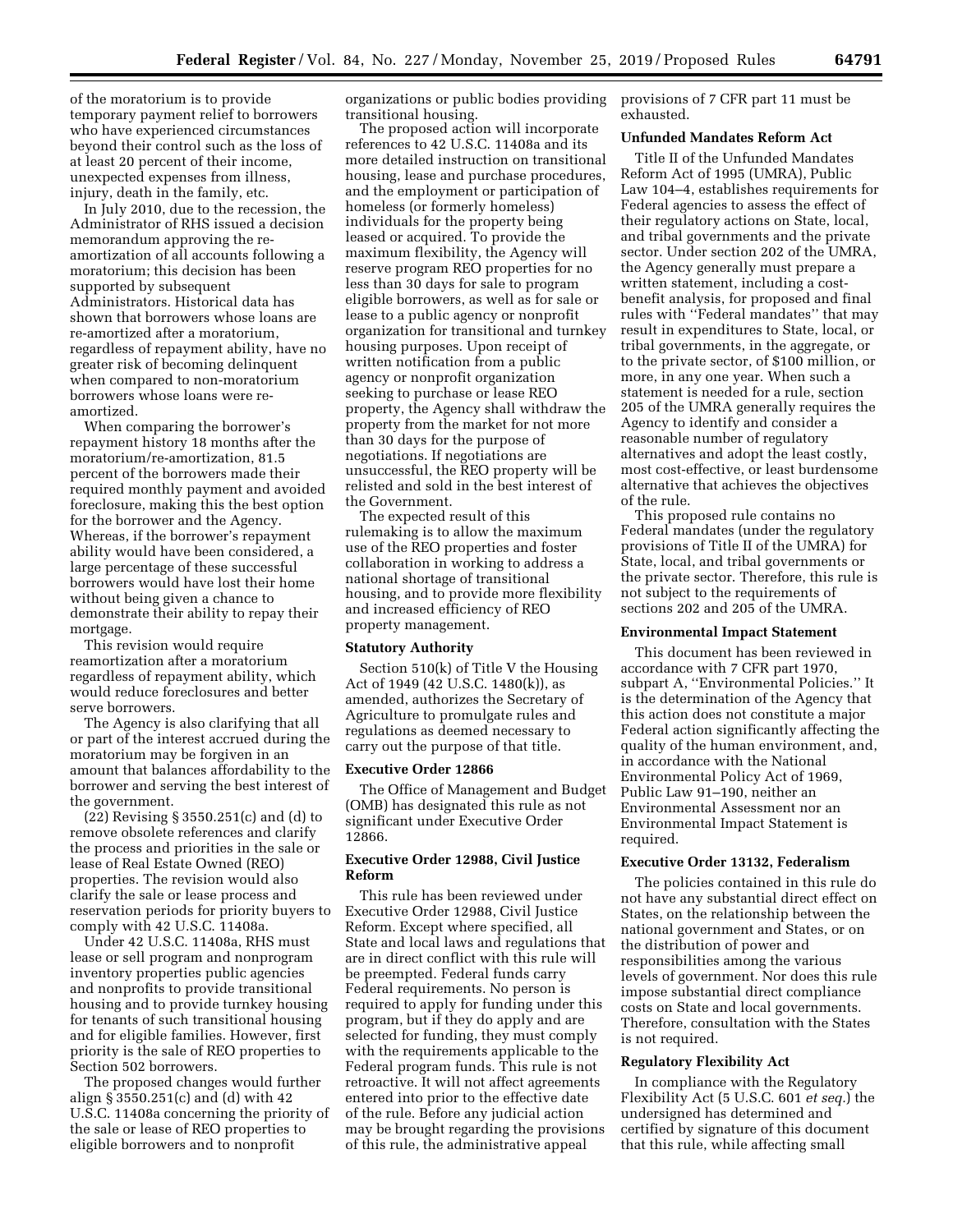entities, will not have an adverse economic impact on small entities. This rule does not impose any significant new requirements on program recipients nor does it adversely impact proposed real estate transactions involving program recipients as the buyers.

## **Executive Order 12372,**

# **Intergovernmental Review of Federal Programs**

This program/activity is not subject to the provisions of Executive Order 12372, which require intergovernmental consultation with State and local officials. (See the Notice related to 7 CFR part 3015, subpart V, at 48 FR 29112, June 24, 1983; 49 FR 22675, May 31, 1984; 50 FR 14088, April 10, 1985.)

# **Executive Order 13175, Consultation and Coordination With Indian Tribal Governments**

This executive order imposes requirements in the development of regulatory policies that have tribal implications or preempt tribal laws. RHS has determined that the proposed rule does not have a substantial direct effect on one or more Indian tribe(s) or on either the relationship or the distribution of powers and responsibilities between the Federal Government and the Indian tribes. Thus, this proposed rule is not subject to the requirements of Executive Order 13175.

#### **Programs Affected**

The following programs, which are listed in the Catalog of Federal Domestic Assistance, are affected by this proposed rule: Number 10.410, Very Low to Moderate Income Housing Loans (specifically Section 502 direct loans), and Number 10.417, Very Low-Income Housing Repair Loans and Grants (specifically the Section 504 direct loans and grants).

#### **Paperwork Reduction Act**

In accordance with the Paperwork Reduction Act of 1995 (44 U.S.C. 3501 *et seq.*), the information collection activities associated with this rule are covered under OMB Number: 0575– 0172. This proposed rule contains no new reporting or recordkeeping requirements that would require approval under the Paperwork Reduction Act of 1995.

## **E-Government Act Compliance**

RHS is committed to complying with the E-Government Act, 44 U.S.C. 3601 *et seq*., to promote the use of the internet and other information technologies to provide increased opportunities for citizen access to Government

information and services, and for other purposes.

## **Non-Discrimination Policy**

In accordance with Federal civil rights law and U.S. Department of Agriculture (USDA) civil rights regulations and policies, the USDA, its Agencies, offices, and employees, and institutions participating in or administering USDA programs are prohibited from discriminating based on race, color, national origin, religion, sex, gender identity (including gender expression), sexual orientation, disability, age, marital status, family/ parental status, income derived from a public assistance program, political beliefs, or reprisal or retaliation for prior civil rights activity, in any program or activity conducted or funded by USDA (not all bases apply to all programs). Remedies and complaint filing deadlines vary by program or incident.

Persons with disabilities who require alternative means of communication for program information (*e.g.,* braille, large print, audiotape, American Sign Language, etc.) should contact the responsible Agency or USDA's TARGET Center at (202) 720–2600 (voice and TTY) or contact USDA through the Federal Relay Service at (800) 877–8339. Additionally, program information may be made available in languages other than English.

To file a program discrimination complaint, complete the USDA Program Discrimination Complaint Form, AD– 3027, found online at *[http://](http://www.ascr.usda.gov/complaint_filing_cust.html) [www.ascr.usda.gov/complaint](http://www.ascr.usda.gov/complaint_filing_cust.html)*\_*filing*\_ *[cust.html](http://www.ascr.usda.gov/complaint_filing_cust.html)* and at any USDA office or write a letter addressed to USDA and provide in the letter all of the information requested in the form. To request a copy of the complaint form, call (866) 632–9992. Submit your completed form or letter to USDA by:

(1) *Mail:* U.S. Department of Agriculture Office of the Assistant Secretary for Civil Rights, 1400 Independence Avenue SW, Washington, DC 20250–9410;

(2) *Fax:* (202)690–7442; or

(3) *Email: [program.intake@usda.gov.](mailto:program.intake@usda.gov)*  USDA is an equal opportunity provider, employer, and lender.

### **List of Subjects in 7 CFR Part 3550**

Administrative practice and procedure, Environmental impact statements, Fair housing, Grant programs—housing and community development, Housing, Loan programs—housing and community development, Low and moderateincome housing, Manufactured homes, Reporting and recordkeeping requirements, Rural areas.

For the reasons stated in the preamble, 7 CFR part 3550 is proposed to be amended as follows:

## **PART 3550—DIRECT SINGLE FAMILY HOUSING LOANS AND GRANTS**

■ 1. The authority citation for part 3550 continues to read as follows:

**Authority:** 5 U.S.C. 301; 42 U.S.C. 1480.

#### **Subpart A—General**

■ 2. Section 3550.10 is amended by:

■ a. Revising the definition of *Modest housing;* 

■ b. Removing the definition of *National average loan limit;* 

■ c. Revising the definition of *PITI ratio;*  ■ d. Adding definition *Principal residence* in alphabetical order; and ■ e. Removing the definition of *Veterans preference* and adding the definition Veterans' preference in its place.

The revisions and additions read as follows:

## **§ 3550.10 Definitions.**

\* \* \* \* \* *Modest housing.* A property that is considered modest for the area, has a market value that does not exceed the applicable maximum loan limit as established by RHS in accordance with § 3550.63, and not designed for income producing activities. Existing properties with in-ground pools may be considered modest; however, in-ground pools with new construction or with properties which are purchased new are prohibited.

\* \* \* \* \* *PITI ratio.* The amount paid by the borrower for principal, interest, taxes, insurance, and other recurring, housing related costs such as mandatory homeowner's association (HOA) dues, land lease payments (*i.e.* community land trusts), or other housing related assessments which may vary by state, divided by repayment income.

\* \* \* \* \* *Principal residence.* The home domicile physically occupied by the owner on a permanent basis (*i.e.* lives there for the majority of the year and is the address of record for such activities as Federal income tax reporting, voter registration, occupational licensing, etc.).

\* \* \* \* \*

*Veterans' preference.* A preference extended to a veteran applying for a loan or grant under this part, or the families of deceased servicemen, who meet the criteria in 42 U.S.C. 1477.

\* \* \* \* \* ■ 3. In § 3550.11, revise paragraphs (a) and (b) to read as follows: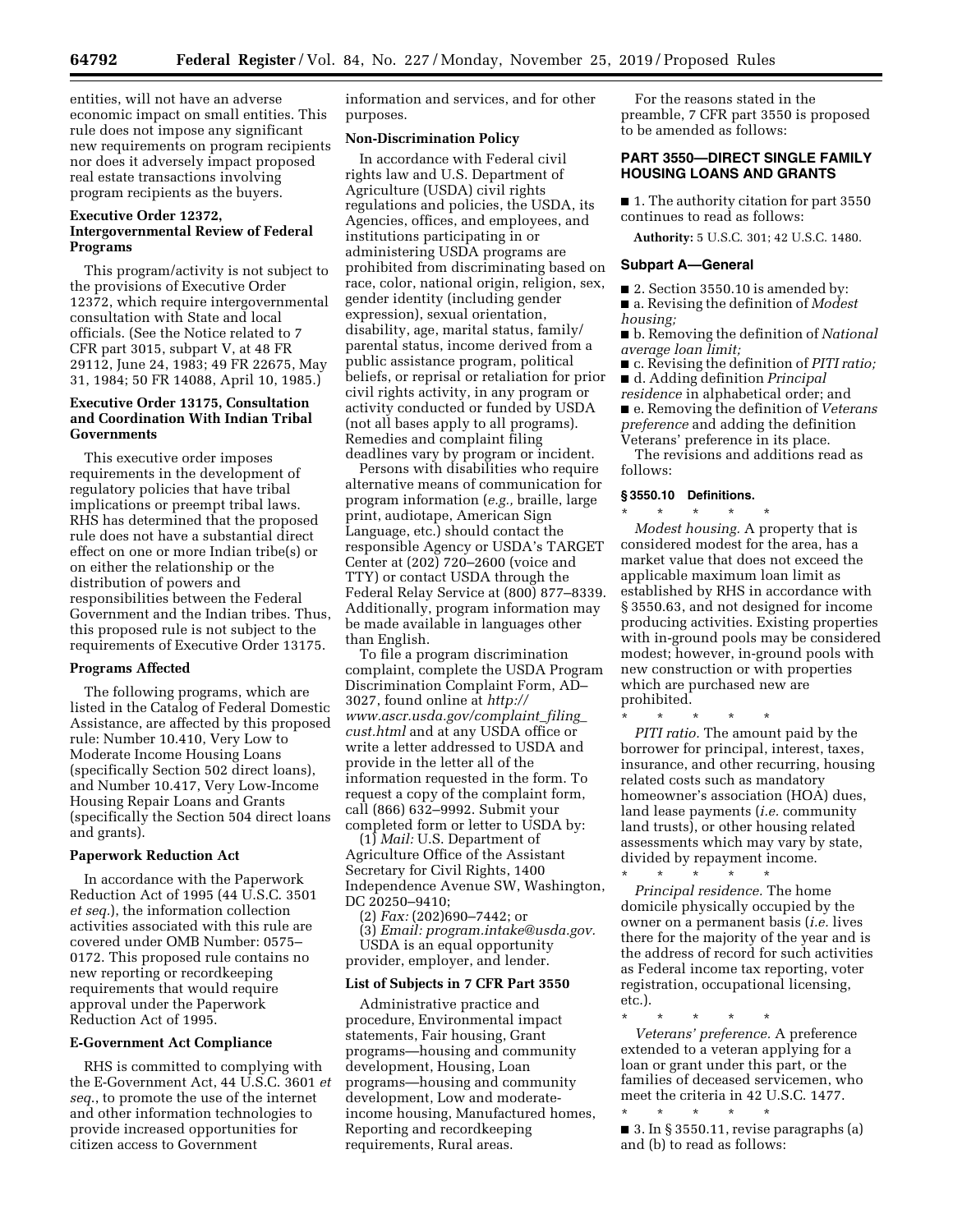#### **§ 3550.11 State Director assessment of homeownership education.**

(a) State Directors will assess the availability of certified homeownership education in their respective states on an as-needed basis but at a minimum every three years and maintain an updated listing of providers and their reasonable costs.

(b) The order of preference for homeownership education formats will be determined by the Agency based on factors such as industry practice and availability.

\* \* \* \* \*

# **Subpart B—Section 502 Origination**

 $\blacksquare$  4. In § 3550.52, revise paragraphs (a) and (d)(6) to read as follows:

#### **§ 3550.52 Loan Purposes.**  \* \* \* \* \*

(a) *Purchases from existing RHS borrowers.* To purchase a property currently financed by an RHS loan, the new borrower will assume the existing RHS indebtedness or receive new loan funds as determined by the Agency. The Agency will periodically determine whether assumptions or new loans are appropriate on a program wide basis based on the best interest of the government, taking into account factors such as funding availability and staff resources. Regardless of the method, loan funds may be used for eligible costs as defined in paragraph(d) of this section or to permit a remaining borrower to purchase the equity of a departing co-borrower.

\* \* \* \* \*

(d) \* \* \* \*

(6) Packaging fees resulting from the certified loan application packaging process outlined in § 3550.75. The Agency will determine the limit, based on factors such as the level of service provided and the prevailing cost to provide the service, and such cap will not exceed two percent of the national average area loan limit. Nominal packaging fees not resulting from the certified loan application process are an eligible cost provided the fee does not exceed a limit determined by the Agency based on the level and cost of service factors, but no greater than one percent of the national average area loan limit; the loan application packager is a nonprofit, tax exempt partner that received an exception to all or part of the requirements outlined in § 3550.75 from the applicable Rural Development State Director; and the packager gathers and submits the information needed for the Agency to determine if the applicant is eligible along with a fully completed

and signed uniform residential loan application.

\* \* \* \* \* ■ 5. In § 3550.53, revise paragraphs (c), (g), and (i) to read as follows:

## **§ 3550.53 Eligibility requirements.**

\* \* \* \* \*

(c) *Principal residence.* Applicants must agree to and have the ability to occupy the dwelling in accordance with the definition found in § 3550.10. If the dwelling is being constructed or renovated, an adult member of the household must be available to make inspections and authorize progress payments as the dwelling is constructed.

\* \* \* \* \* (g) *Repayment ability.* Repayment ability means applicants must demonstrate adequate and dependably available income. The determination of income dependability will include consideration of the applicant's history of annual income.

(1) An applicant is considered to have repayment ability when the monthly amount required for payment of principal, interest, taxes, insurance, homeowner's association (HOA) dues and other recurring, housing related assessments (PITI) does not exceed thirty-five percent of the applicant's repayment income (PITI ratio). In addition, the monthly amount required to pay PITI plus recurring monthly debts must not exceed forty-three percent of the applicant's repayment income (total debt ratio).

(2) If the applicant's PITI ratio and total debt ratio exceed the percentages specified by the Agency by a minimal amount, compensating factors may be considered. Examples of compensating factors include: Payment history (if applicant has historically paid a greater share of income for housing with the same income and debt level), savings history, job prospects, and adjustments for nontaxable income.

(3) If an applicant does not meet the repayment ability requirements in this paragraph (g), the applicant can have another party join the application as a cosigner, have other household members join the application, or both.

\* \* \* \* \* (i) *Homeownership education.*  Applicants who are first-time homebuyers must agree to provide documentation, in the form of a completion certificate or letter from the provider, that a homeownership education course from a certified provider under § 3550.11 has been successfully completed as defined by the provider. Requests for exceptions to

the homeownership education requirement in this paragraph (i) will be reviewed and granted on an individual case-by-case basis. The State Director may grant an exception to the homeownership education requirement for individuals in geographic areas within the State where the State Director verifies that certified homeownership education is not reasonably available in the local area in any of the formats listed in § 3550.11(b). Whether such homeownership education is reasonably available will be determined based on factors including, but not limited to: Distance, travel time, geographic obstacles, and cost. On a case-by-case basis, the State Director also may grant an exception, provided the applicant borrower documents a special need, such as a disability, that would unduly impede completing a homeownership course in a reasonably available format.

 $\blacksquare$  6. In § 3550.55, revise paragraphs (c) introductory text and (c)(4) and (5) to read as follows:

#### **§ 3550.55 Applications.**  \* \* \* \* \*

(c) *Selection for processing and funding.* Applications will be selected for processing using the priorities specified in this paragraph (c). Within priority categories, applications will be processed in the order that the completed applications are received. In the case of applications with equivalent priority status that are received on the same day, preference will first be extended to applicants qualifying for a veterans' preference. When funds are limited and eligible applicants will be placed on the waiting list, the priorities specified in this paragraph (c) will be used to determine the selection of applications for available funds.

\* \* \* \* \* (4) Fourth priority will be given to applicants seeking loans for the construction of dwellings in an RHSapproved Mutual Self-Help project, loan application packages funneled through an Agency-approved intermediary under the certified loan application packaging process, and loans that will leverage funding or financing from other sources at a level published in the program handbook.

(5) Applications from applicants who do not qualify for priority consideration in paragraph (1), (2), (3), or (4) of this section will be selected for processing after all applications with priority status have been processed.

\* \* \* \* \*

# **§ 3550.56 [Amended]**

■ 7. In § 3550.56: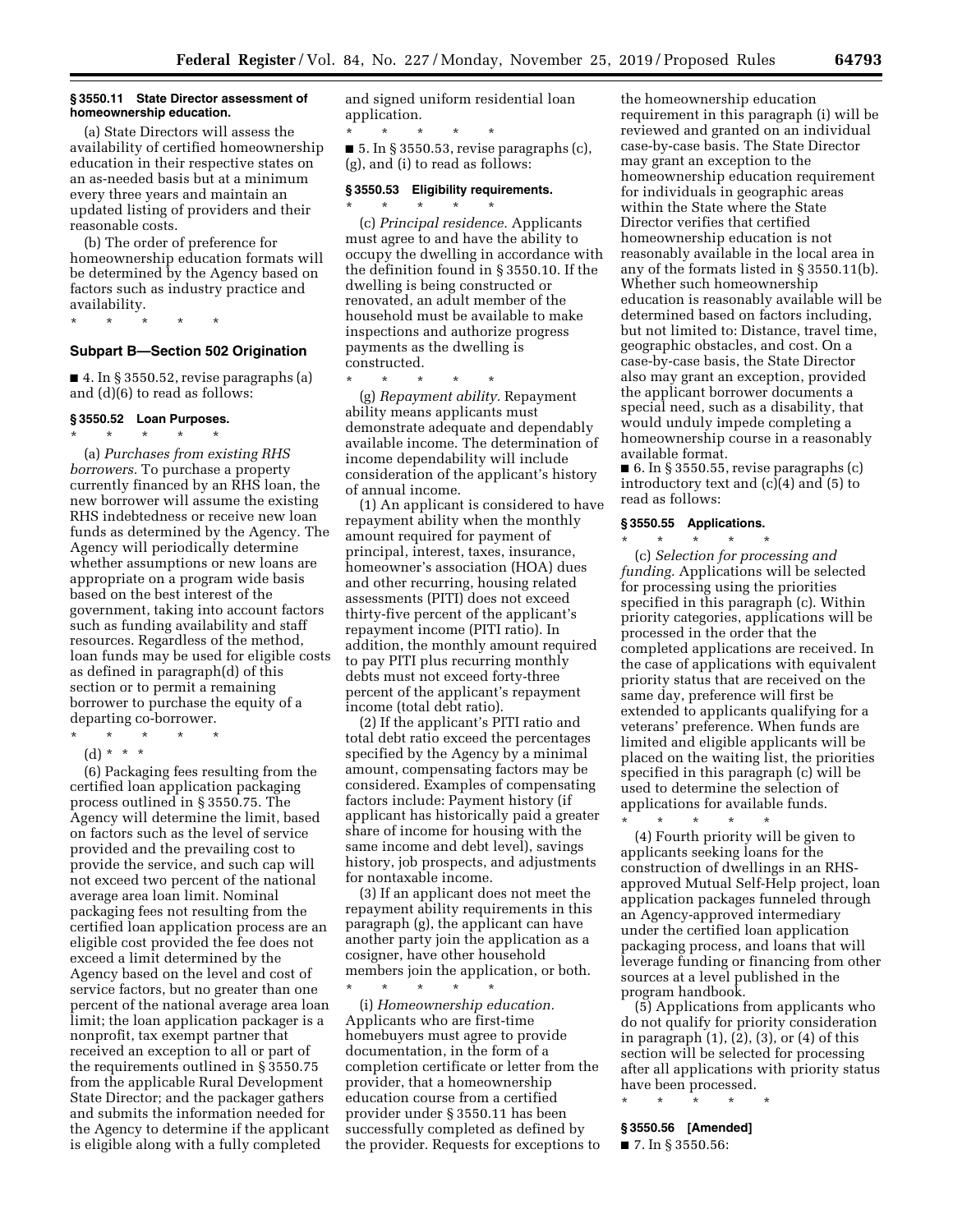■ a. Add the word ''and'' at the end of paragraph (b)(1);

■ b. Remove "; and" and add a period in its place in paragraph (b)(2); and  $\blacksquare$  c. Remove paragraph (b)(3).

■ 8. In § 3550.57, revise paragraph (a) introductory text to reads as follows:

## **§ 3550.57 Dwelling requirements.**

(a) *Modest dwelling.* The property must be one that is considered modest for the area, must not be designed for income producing purposes, or have a market value in excess of the applicable maximum loan limit, in accordance with § 3550.63, unless RHS authorizes an exception under this paragraph (a). Existing properties with in-ground pools may be considered modest; however, inground pools with new construction or with properties which are purchased new are prohibited. An exception may be granted on a case-by-case basis to accommodate the specific needs of an applicant, such as to serve exceptionally large households or to provide reasonable accommodation for a household member with a disability. Any additional loan amount approved must not exceed the amount required to address the specific need.

\* \* \* \* \* ■ 9. In § 3550.59, revise paragraph (a)(2) to read as follows:

#### **§ 3550.59 Security requirements.**

\* \* \* \* \* (a) \* \* \*

(2) No liens prior to the RHS mortgage exist at the time of closing and no junior liens are likely to be taken immediately after or at the time of closing, unless the other liens are taken as part of a leveraging strategy or the RHS loan is essential for repairs. Any lien senior to the RHS lien must secure an affordable non-RHS loan. Liens junior to the RHS lien may be allowed at loan closing if the junior lien will not interfere with the purpose or repayment of the RHS loan. When the junior lien involves a grant or a forgivable affordable housing product, the total debt may exceed the market value provided:

(i) The RHS loan is fully secured (with allowable exceptions for the tax service fee, appraisal fee, homebuyer education and initial escrow for taxes and insurance);

(ii) The junior lien is for an authorized loan purpose identified in § 3550.52; and

(iii) The grant or forgivable affordable housing product comes from a recognized grant source such as a Community Development Block Grant or a HOME Investment Partnerships Program (HOME).

\* \* \* \* \*

 $\blacksquare$  10. In § 3550.67, revise paragraph (c) to read as follows:

## **§ 3550.67 Repayment period.**

\* \* \* \* \*

(c) Ten years for loans not exceeding an amount determined by the Agency based on factors such as the performance of unsecured loans in the Agency's portfolio and the Agency's budgetary needs, but not to exceed ten percent of the national average area loan limit.

\* \* \* \* \*

## **Subpart C—Section 504 Origination and Section 306C Water and Waste Disposal Grants**

 $\blacksquare$  11. In § 3550.103, revise paragraph (e) to read as follows:

## **§ 3550.103 Eligibility requirements.**  \* \* \* \* \*

(e) *Need and use of personal resources.* Applicants must be unable to obtain financial assistance at reasonable terms and conditions from non-RHS credit or grant sources and lack the personal resources to meet their needs. Elderly families must use any net family assets in excess of \$20,000 to reduce their section 504 request. Non-elderly families must use any net family assets in excess of \$15,000 to reduce their section 504 request. Applicants may contribute assets in excess of the aforementioned amounts to further reduce their request for assistance. The definition of assets for the purpose of this paragraph (e) is net family assets as described in § 3550.54, less the value of the dwelling and a minimum adequate site.

\* \* \* \* \*  $\blacksquare$  12. In § 3550.104, revise paragraph (c) to read as follows:

#### **§ 3550.104 Applications.**

\* \* \* \* \* (c) *Processing priorities.* When funding is not sufficient to serve all eligible applicants, applications for assistance to remove health and safety hazards will receive priority for funding. In the case of applications with equivalent priority status that are received on the same day, preference will be extended to applicants qualifying for a veterans' preference. After selection for processing, requests for assistance are funded on a firstcome, first-served basis. ■ 13. In § 3550.106, revise paragraph (a)

to read as follows:

## **§ 3550.106 Dwelling requirements.**

(a) *Modest dwelling.* The property must be one that is considered modest for the area, must not be designed for

income producing purposes, or have a market value in excess of the applicable maximum loan limit, in accordance with § 3550.63.

\* \* \* \* \* ■ 14. In § 3550.108, revise paragraph (b)(1) to read as follows:

## **§ 3550.108 Security requirements (loans only).**

\* \* \* \* \* (b) \* \* \*

(1) Loans where the total section 504 indebtedness does not exceed an amount determined by the Agency based on factors such as average costs for title insurance and closing agents compared to average housing repair costs, but no greater than twenty percent of the national average area loan limit. \* \* \* \* \*

 $\blacksquare$  15. In § 3550.112, revise paragraphs (a) introductory text,  $(a)(1)$ , and  $(c)$  to read as follows:

#### **§ 3550.112 Maximum loan and grant.**

(a) *Maximum loan permitted.* The sum of all outstanding section 504 loans to one household for one dwelling may not exceed an amount determined by the Agency based on factors such as average loan amounts and repair costs, but no greater than twenty percent of the national average area loan limit.

(1) Transferees who have assumed a section 504 loan and wish to obtain a subsequent section 504 loan are limited to the difference between the unpaid principal balance of the debt assumed and the maximum loan permitted.

\* \* \* \* \*

(c) *Maximum grant.* The lifetime total of the grant assistance to any one household for one dwelling may not exceed an amount established by the Agency based factors such as average lifetime grant amounts and repair costs, but no greater than five percent of the national average area loan limit. No grant can be awarded when the household has repayment ability for a loan.

 $\blacksquare$  16. In § 3550.113, revise paragraph (b) to read as follows:

## **§ 3550.113 Rates and terms (loans only).**  \* \* \* \* \*

(b) *Loan term.* The repayment period for all section 504 loans will be 20 years.

## **Subpart D—Regular Servicing**

 $\blacksquare$  17. In § 3550.162, revise paragraphs  $(b)(1)$  introductory text and  $(b)(1)(ii)$  to read as follows:

## **§ 3550.162 Recapture.**

\* \* \* \* \* (b) \* \* \*